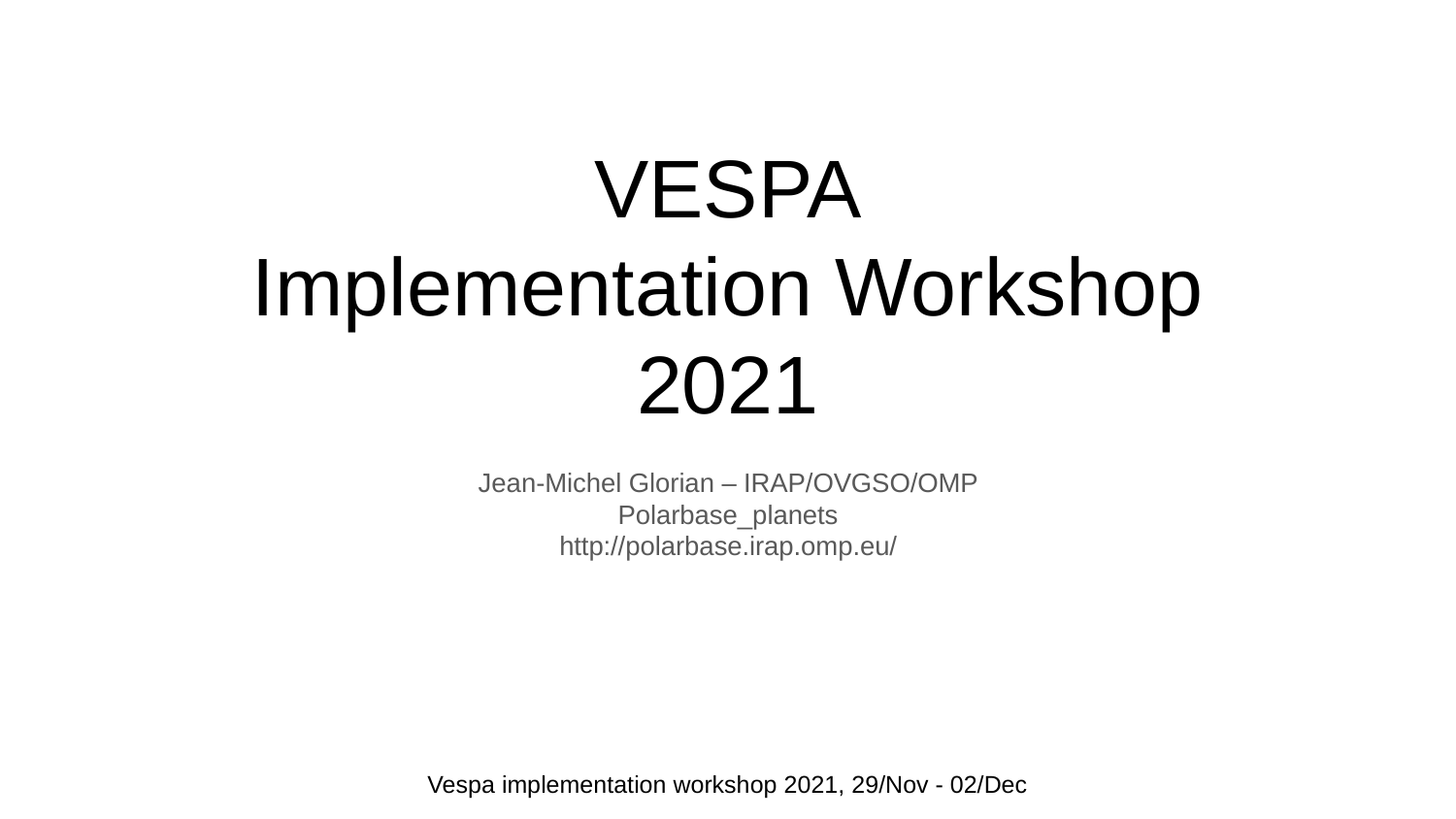### Data-Science goals

- Reduce data in High resolution spectropolarimetric stellar observation collected with the ESPaDOnS (CFHT) and NARVAL (Pic du midi)
	- Soon from Neo Narval and SPIROU instruments

• We want to publish in a VO/EPN-TAP services the Sun spectra observed through other target like satellite or planet of the Solar System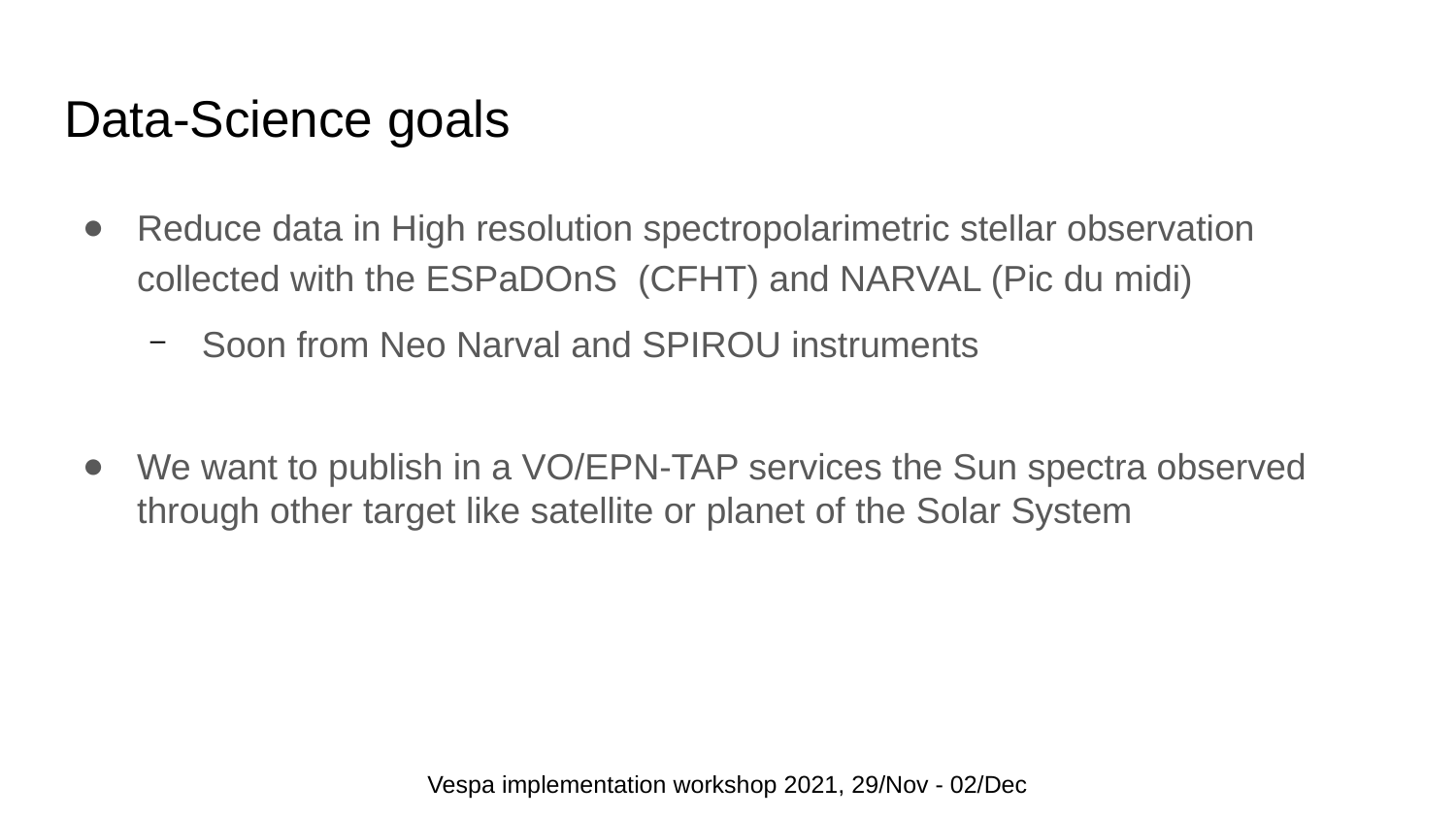#### Data content and format

- Spectra files : reduce data and LSD (Least Square Deconvolution) profils on the normalized spectra
- Metadata are in a Postgres database and some of them can be provided in .meta file (ascii)
- Data are in the **.fits** file and .s and .out format (Libre-Esprit ASCII format) and ASCII for .lsd file
- Data fits file are already published in a SSAP service
- Attributes that should be published in the EPN TAP service
	- **Instrument**
	- wave min, wave max
	- Target observed :
	- URL to download the data
	- All the EPN core metadata that we have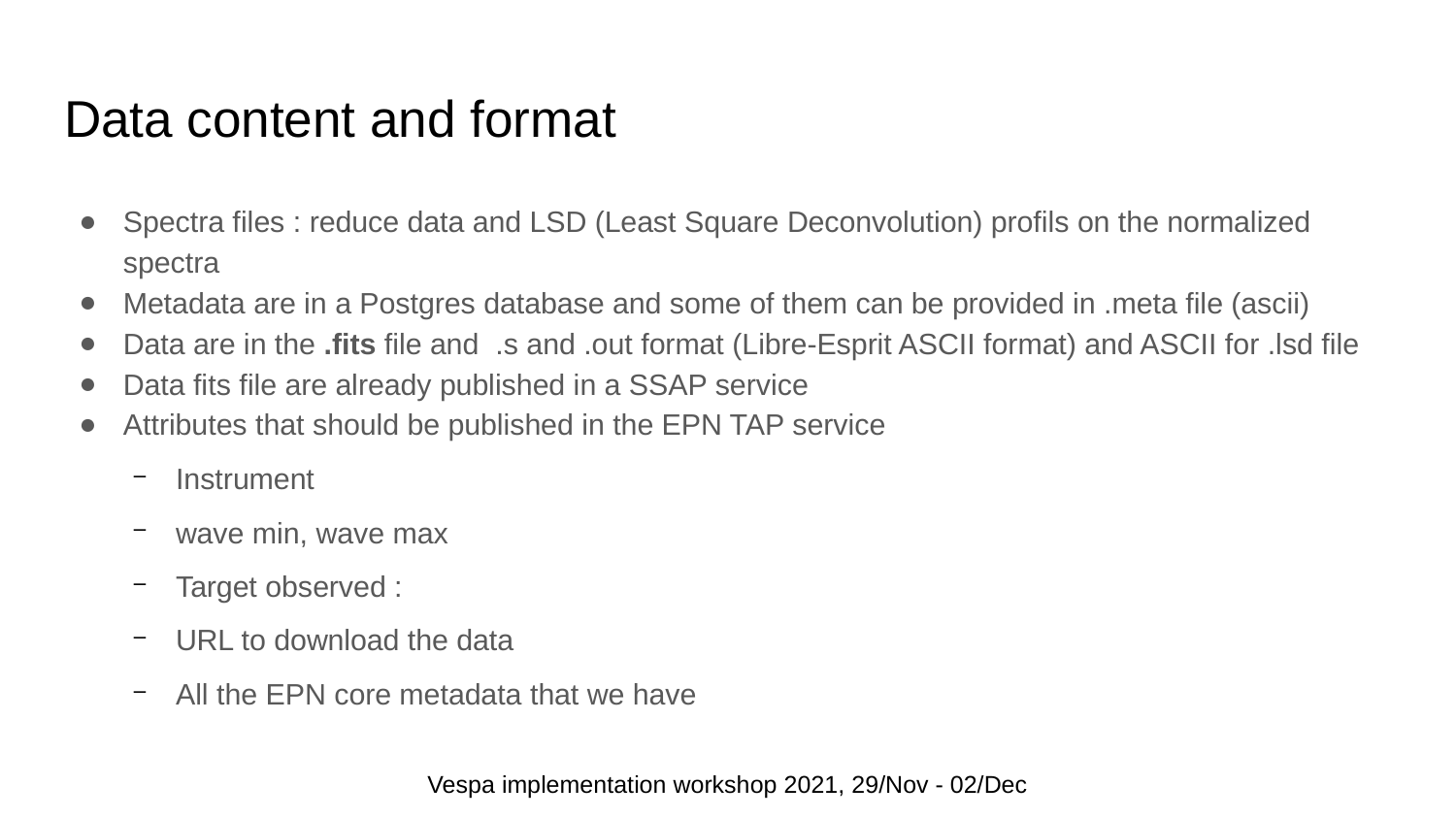# VESPA Implementation Workshop 2021

Jean-Michel Glorian – IRAP/OVGSO/OMP CLIMSO-DB http://climso.irap.omp.eu

Vespa implementation workshop 2021, 29/Nov - 02/Dec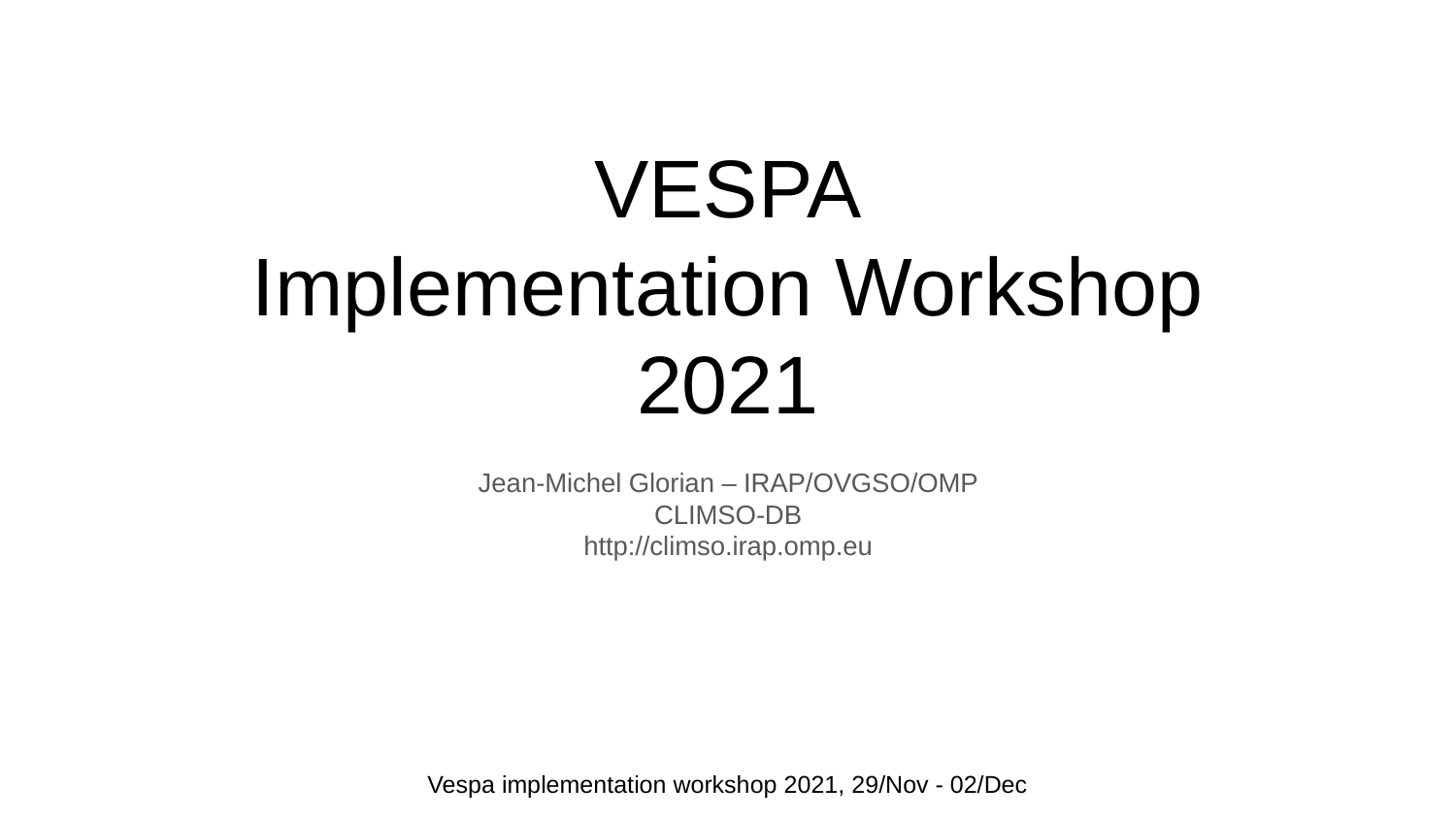### Data-Science goals

- Since 2007, 4 instruments to carry a long term survey of the Sun: two solar refractors and two coronagraphs.
	- Coronagraph "C1"  $\oslash$  =20 cm, on the H-α line : λ=656.3 nm Δλ=0.25 nm;
	- Coronagraph "C2"  $\oslash$  =20 cm, shared between
		- the He I prominence line  $\lambda$ =1.0830 µm,  $\Delta\lambda$ =0.25 nm 90% of the time;
		- the Fe XIII corona line,  $\lambda$ =1.0747 μm,  $\Delta\lambda$ =0.25 nm - 10% of the time;
	- $-$  Solar refractor "L1"  $\oslash$ =15 cm, H-α, λ=656.3 nm, Δλ=0.05 nm;
	- Solar refractor "L2"  $\oslash$  = 9 cm, Ca II,  $\lambda$ =393.4 nm,  $\Delta\lambda$ =0.25 nm.
- We publish it through VO/EPN-TAP services for a better data dissemination